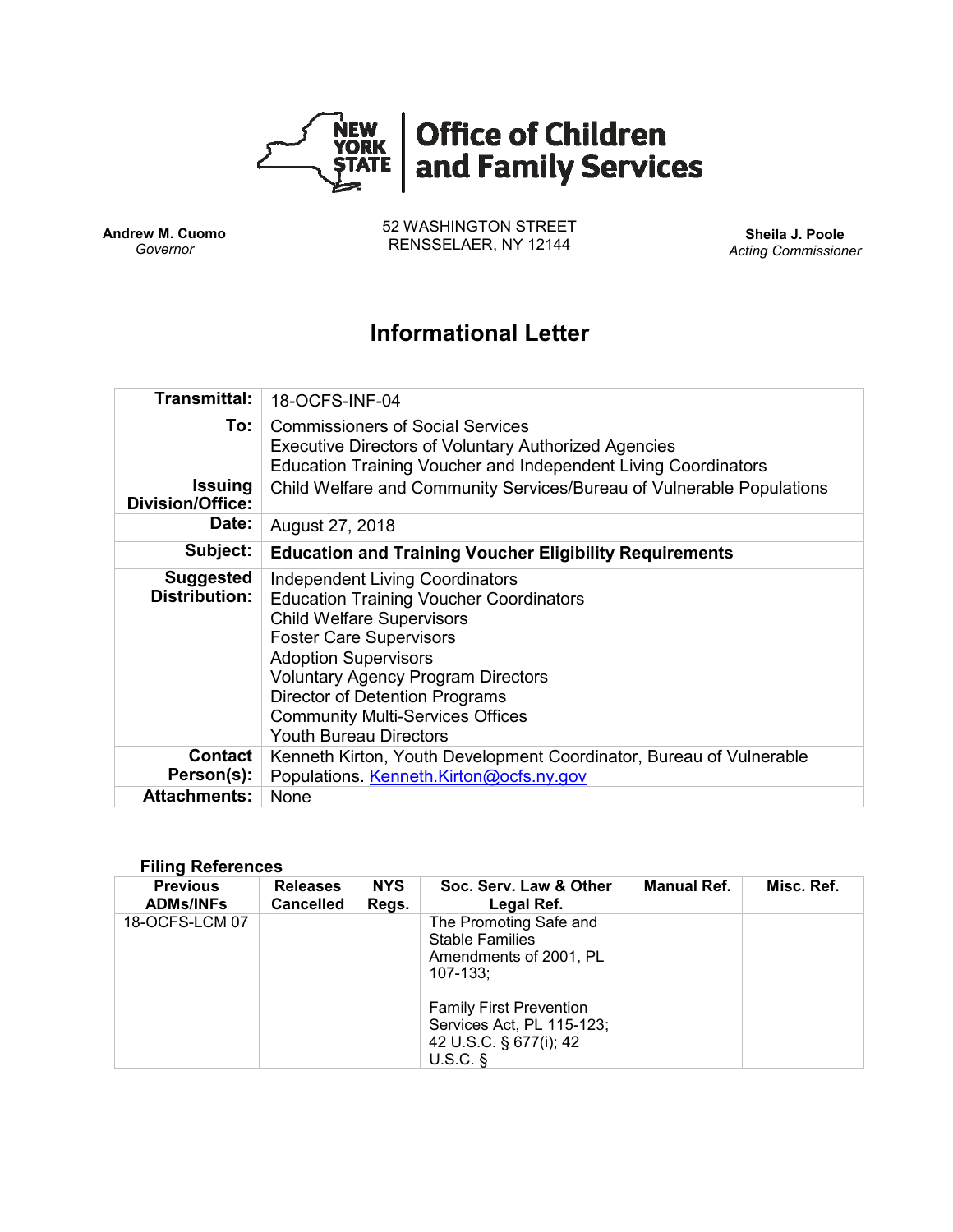#### **I. Purpose**

The purpose of this Informational Letter (INF) is to inform local departments of social services (LDSSs) and voluntary agencies (VAs) of the application and eligibility requirements that must be met for youth to participate in the New York State Education and Training Voucher (ETV) program.

### **II. Background**

The Promoting Safe and Stable Families Amendments of 2001, Public Law 107-133, was signed into law on January 17, 2002. Title II, Section 201, of the amendments, "Education and Training Vouchers for Youths Aging Out of Foster Care," amended section 477 of Title IV-E of the Social Security Act, targeting additional resources specifically to meet the education and vocational or training needs of youth. The voucher or vouchers awarded to youth under the ETV program may be available for the cost of attendance at an institution of higher education, as defined in 20 U.S.C. §§ 1001 and 1002, and shall not exceed the lesser of \$5,000 per year or the total cost of attendance as defined in 20 U.S.C. § 1087ll (see 42 U.S.C. § 677(i)(4)). The federal statute was recently amended with the enactment of the Family First Prevention Services Act, Public Law 115-123. The relevant amendments to federal statute have been incorporated into this INF. See also 18-OCFS-LCM-07.

The ETV program is intended to help current and former foster care youth make the transition to self-sufficiency by receiving the education and training necessary to obtain employment. The ETV award will be the lesser of \$5,000 or the total cost of attendance minus any other financial resources (e.g., TAP award, Pell Grant, and scholarships) available to the youth. Many of the youth enrolled in the state's ETV program attend either college or university. However, youth attending vocational and training programs may also qualify for ETV program funds provided the vocational or training program meets the federal definition of institution of higher education as found in 20 U.S.C. §§ 1001 and 1002; see also section 102 of the federal Higher Education Act of 1965.

The New York State Office of Children and Family Services (OCFS) administers the ETV program. OCFS currently contracts with Orphan Foundation of America (OFA), doing business as Foster Care to Success (FC2S), to serve as New York State's fiscal agent for the ETV program.

OCFS will use available state funds to meet the 20 percent federal match requirement. As a result of the state's contribution, LDSSs are no longer required to provide a match or an intercept letter.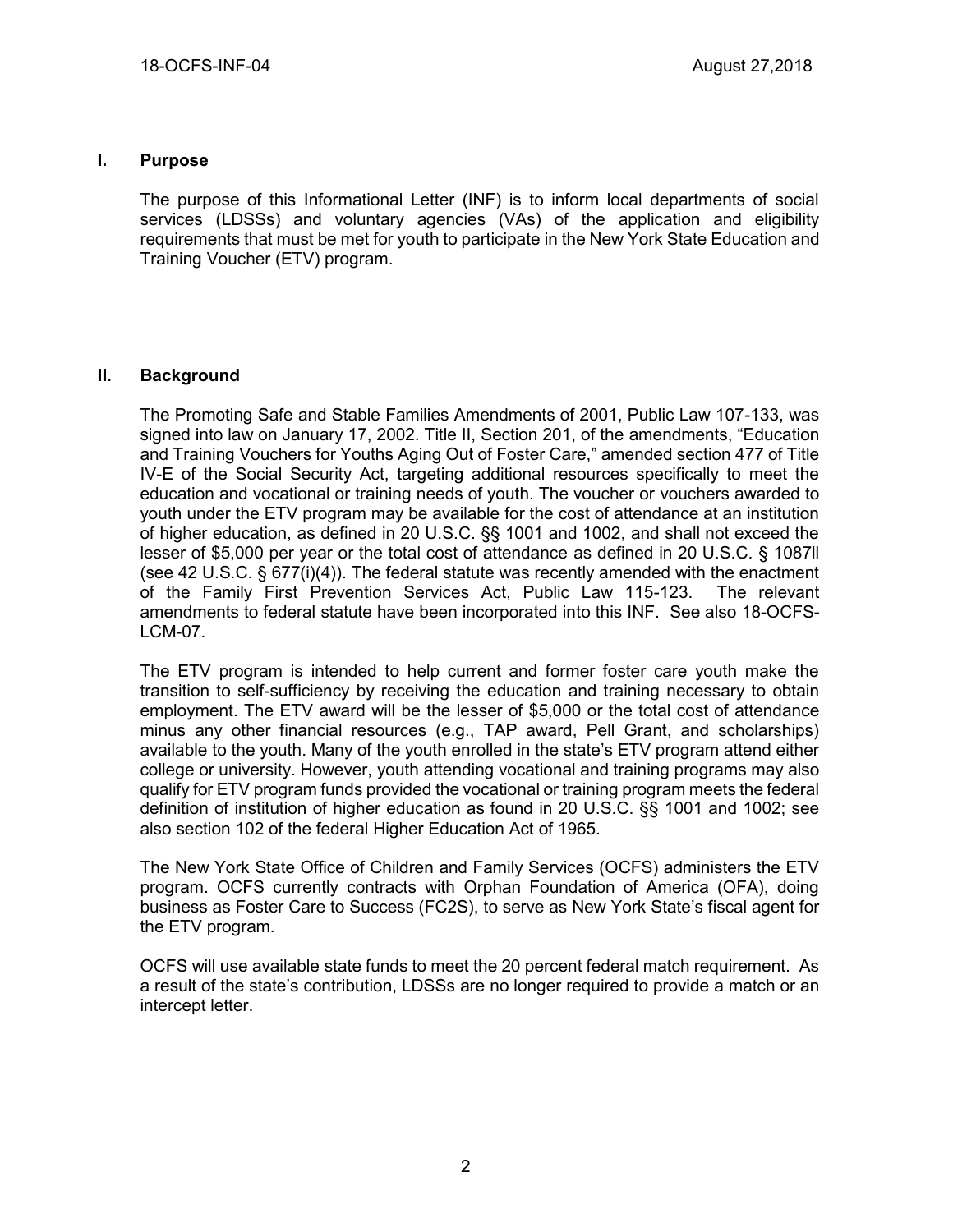#### **III. Program Implications Education Training Voucher Eligibility Requirement**

OCFS will review all ETV applications and determine the eligibility of the applicant. If an applicant is not eligible for an ETV award OCFS will notify the applicant of the denial and will provide notice to the applicant of the right to appeal, where applicable. Applicants who have been denied due to a lack of available ETV funds will be so informed. However, these applicants will have no right to appeal.

The criteria below describe the *initial* eligibility requirements for an ETV:

- An applicant applying for the *first time* for an ETV award must be below the age of 21 years old to be eligible for the ETV program;<sup>1</sup> and
- be a U.S. citizen or qualified non-citizen; and
- be enrolled in or attending a post-secondary education or training program at an "institution of higher education" as defined in 20 U.S.C. §§ 1001 and 1002.

In addition, an applicant for ETV must have been

- $\circ$  in foster care<sup>2</sup> on or after his/her 14<sup>th</sup> birthday and otherwise eligible for services under the Chafee Independent Living program (see 18-OCFS-LCM-07); or
- o adopted or entered kinship guardianship from foster care at age 16 years old or older; or
- o in the custody of OCFS, attained at least 14 years of age; and placed in nonsecure OCFS operated facilities of 25 beds or less (in other words, a youth who is placed in a facility that would allow the youth to be eligible for Title IV-E funding); or must be
- $\circ$  a juvenile justice youth who is on aftercare status and has attained 14 years of age or older.

If an applicant has previously been determined to be eligible to receive an ETV, and would like to continue to receive such award, the applicant must reapply annually and demonstrate eligibility to continue receiving an ETV. However, in no event may a youth participate in the ETV program for more than five years, whether or not those years are

 $\overline{a}$ <sup>1</sup> A youth participating in the ETV program on the date he or she attains 21 years of age may remain eligible until he or she attains 23 years of age, so long as the youth is enrolled in a postsecondary education or vocational or training program at an institution of higher education, and the youth is making satisfactory progress toward completion of that program. However, in no event may a youth participate in the ETV program for more than five years, whether or not those years are consecutive.

 $2$  Foster care is defined as also including but not limited to, persons in need of supervision (PINS) and juvenile delinquents placed in the custody of an LDSS commissioner; juvenile delinquents in the custody of the OCFS who are placed in non-secure facilities of 25 beds or less, and those who are on aftercare status; and former foster care youth who are between 18 and 21 years of age.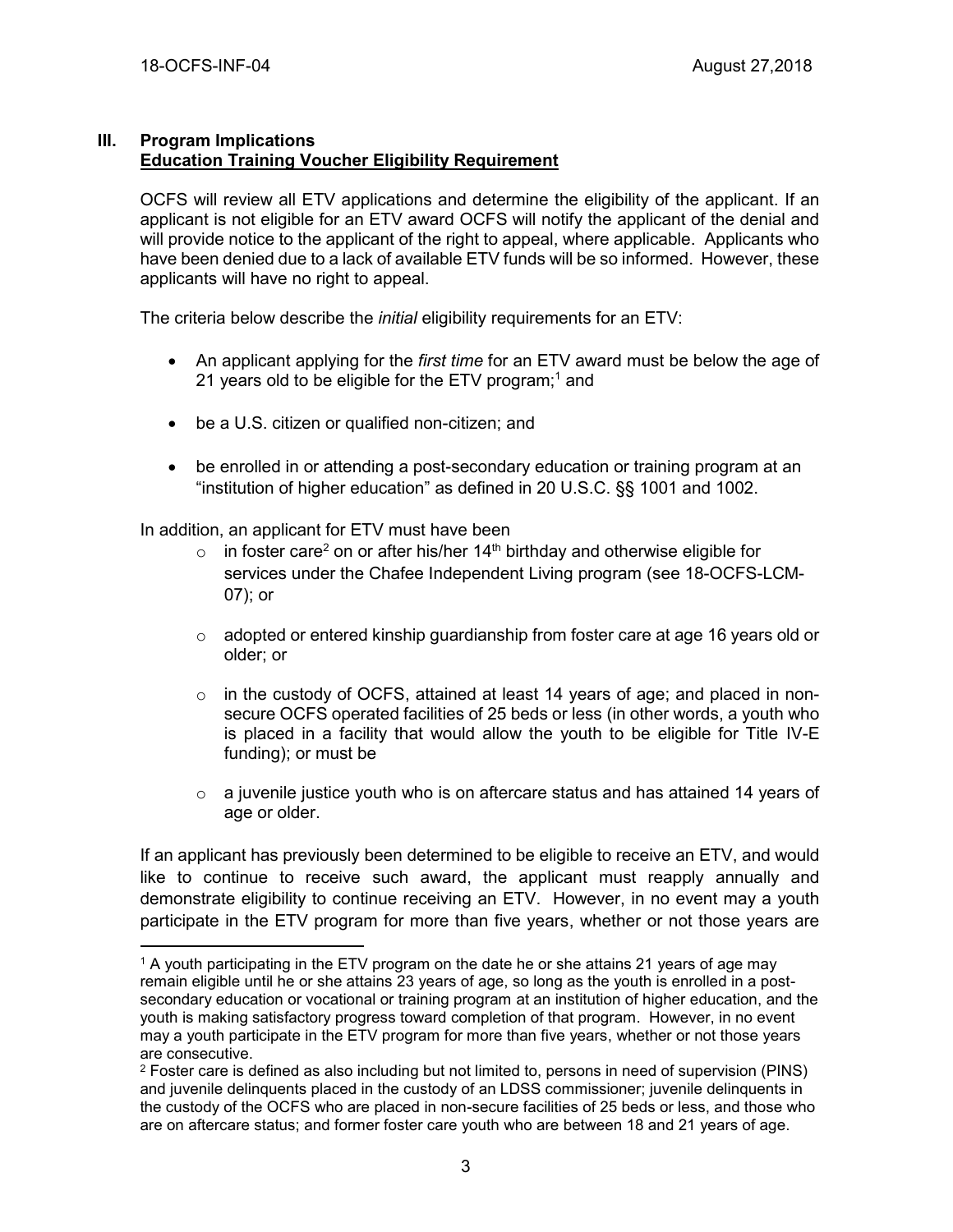consecutive. The criteria described below are the three requirements that must be met in order to continue to receive an ETV:

- An applicant must have previously been determined to be eligible based on the criteria described above.
- An applicant must show satisfactory progress toward the completion of the educational or vocational program.
- An applicant must be below the age of 23 years old.

## **ETV Application**

Youth may complete the ETV application online at the OFA website [http://www.fc2sprograms.org/new-york/.](http://www.fc2sprograms.org/new-york/) LDSSs and VAs are encouraged to identify eligible youth and assist them with applying for the ETV, however, a youth does not need to be referred to the application by an LDSS or VA. Any youth who thinks he or she may be eligible should apply.

The online application for FFY 2018 is available beginning on July 1, 2018. The online application will require information about the youth as well as information about the program of higher education the youth is enrolled in or attending. The youth should be as specific as possible in responding to questions in the application. Necessary information includes the name of the post-secondary educational or vocational training program the youth is currently enrolled in and/or attending. Although the student's application will be submitted to the OFA website, OCFS will be making eligibility determinations for the youth applying to the ETV program.

## **Appeal Rights for Denial of ETV Award**

Federal law requires that the state provide the opportunity for a fair hearing to an individual whose claim for benefits available pursuant to Title IV-E of the Social Security Act is denied or is not acted upon with reasonable promptness, see 42 U.S.C. § 671(a)(12). An applicant who is denied an ETV award will be advised, in writing, by OCFS of the right to appeal the denial. <sup>3</sup> The denial letter from OCFS will inform the applicant that if he or she disagrees with the denial, the youth must appeal that denial by requesting an administrative review, in writing, within 15 calendar days from the date of the denial letter. The denial letter will include an administrative review request form. The applicant who disagrees with the denial must complete and return the request form within 15 calendar days of the date of the denial letter. OCFS will conduct the administrative review in a timely manner. OCFS will then advise the appealing applicant, in writing, of the determination of the administrative review. Should the applicant disagree with the administrative review outcome, there is a right to a fair hearing. The administrative review determination letter will contain the information about the hearing opportunity.

 $\overline{a}$ <sup>3</sup> Applicants who are denied due to a lack of federal funds do not have a right to appeal.